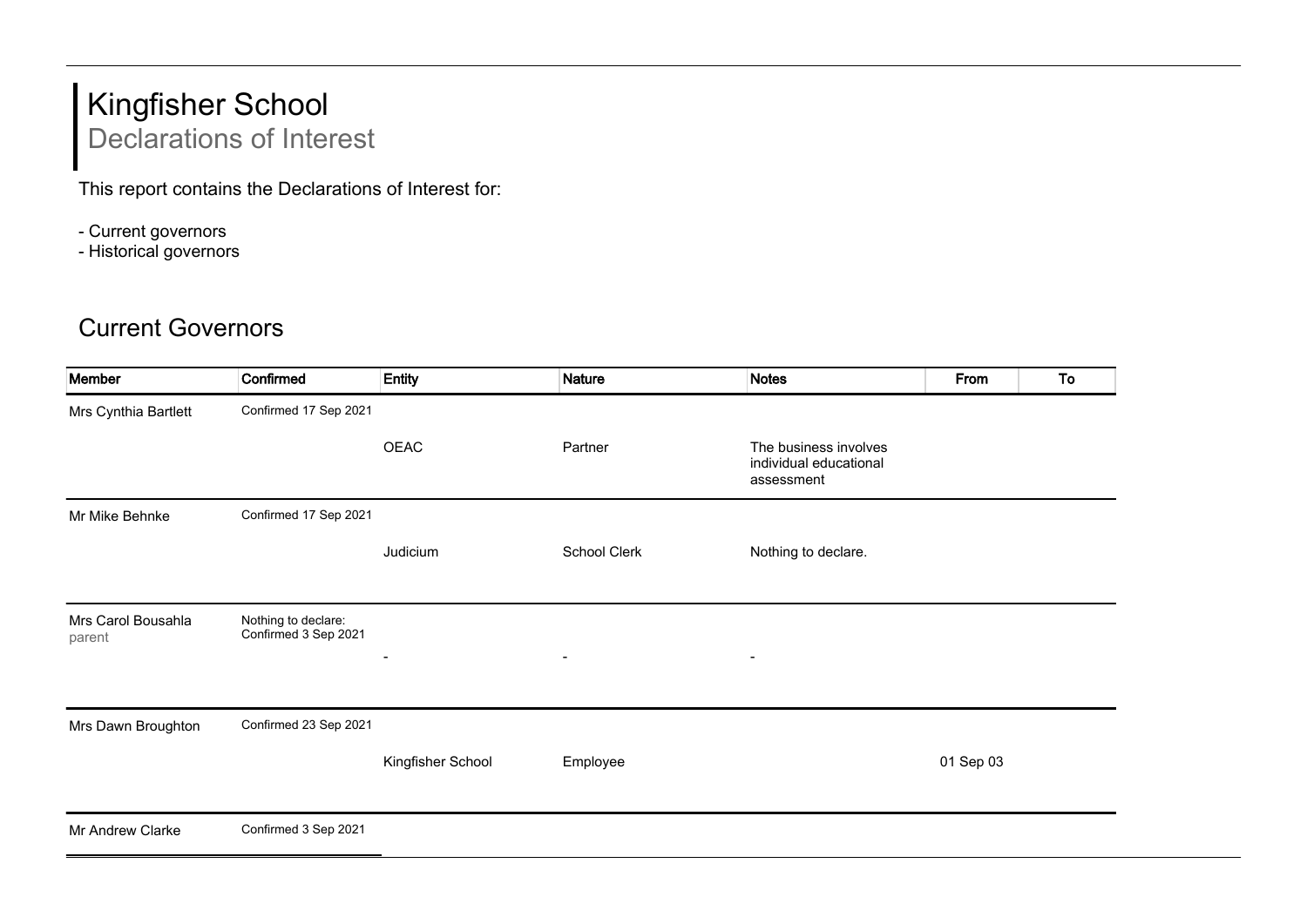| Mr Andrew Clarke                 | Confirmed 3 Sep 2021                         | Oxfordshire County Council Employee |                | I work as Expert Client in<br>the building of Schools for<br>OCC.    | 02 Apr 18 |
|----------------------------------|----------------------------------------------|-------------------------------------|----------------|----------------------------------------------------------------------|-----------|
| Mrs Liza Eccles                  | Nothing to declare:<br>Confirmed 9 Sep 2021  |                                     |                |                                                                      |           |
|                                  |                                              |                                     |                | $\blacksquare$                                                       |           |
| Matt Hill                        | Confirmed 20 Jan 2021                        |                                     |                |                                                                      |           |
|                                  |                                              | RM Plc                              | Employee       | Consortium<br><b>TTS</b><br><b>RM Education</b><br><b>RM Results</b> | 17 Jul 17 |
|                                  |                                              |                                     |                | <b>Finance Business Partner</b>                                      |           |
| Eleanor Jackson<br>co-opted      | Nothing to declare:<br>Confirmed 23 Sep 2021 |                                     |                |                                                                      |           |
|                                  |                                              | $\blacksquare$                      | $\overline{a}$ | $\blacksquare$                                                       |           |
| Rachael Long<br>staff (teaching) | Nothing to declare:<br>Confirmed 27 Sep 2021 |                                     |                |                                                                      |           |
|                                  |                                              |                                     |                | $\blacksquare$                                                       |           |
| Oliver Moody<br>other            | Not confirmed                                |                                     |                |                                                                      |           |
|                                  |                                              |                                     |                |                                                                      |           |
| Dr Fernando Rodriguez<br>Nodal   | Confirmed 17 Sep 2021                        |                                     |                |                                                                      |           |
|                                  |                                              | University of Oxford                | Employee       | Scientific Research                                                  | 07 Jan 00 |
|                                  |                                              |                                     |                |                                                                      |           |
|                                  |                                              |                                     |                |                                                                      |           |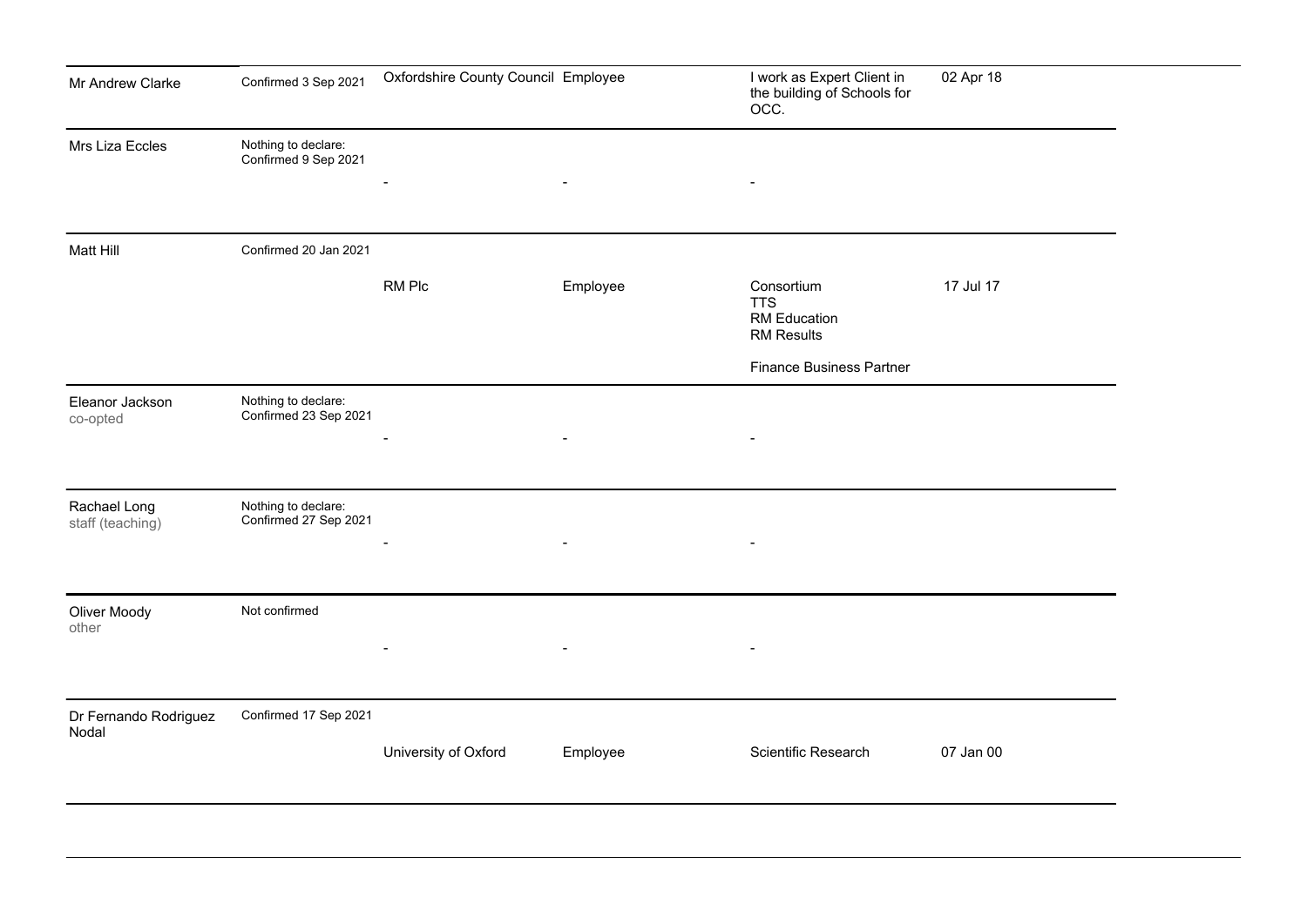| Dr Fernando Rodriguez<br>Nodal     | Confirmed 17 Sep 2021                        | St Hilda's College                  | Employee                 | Lecturer in Medicine | 01 Oct 15 |  |
|------------------------------------|----------------------------------------------|-------------------------------------|--------------------------|----------------------|-----------|--|
| Dr Sam Shepherd                    | Confirmed 8 Jan 2021                         | Oxfordshire County Council Employee |                          |                      | 02 Oct 17 |  |
| Mr Ashley Stokes<br>parent         | Nothing to declare:<br>Confirmed 10 Sep 2021 | $\overline{\phantom{a}}$            | $\overline{\phantom{a}}$ | $\blacksquare$       |           |  |
| Mrs Lorraine Wilson<br>headteacher | Nothing to declare:<br>Confirmed 27 Sep 2021 | $\overline{\phantom{0}}$            | $\blacksquare$           | $\blacksquare$       |           |  |